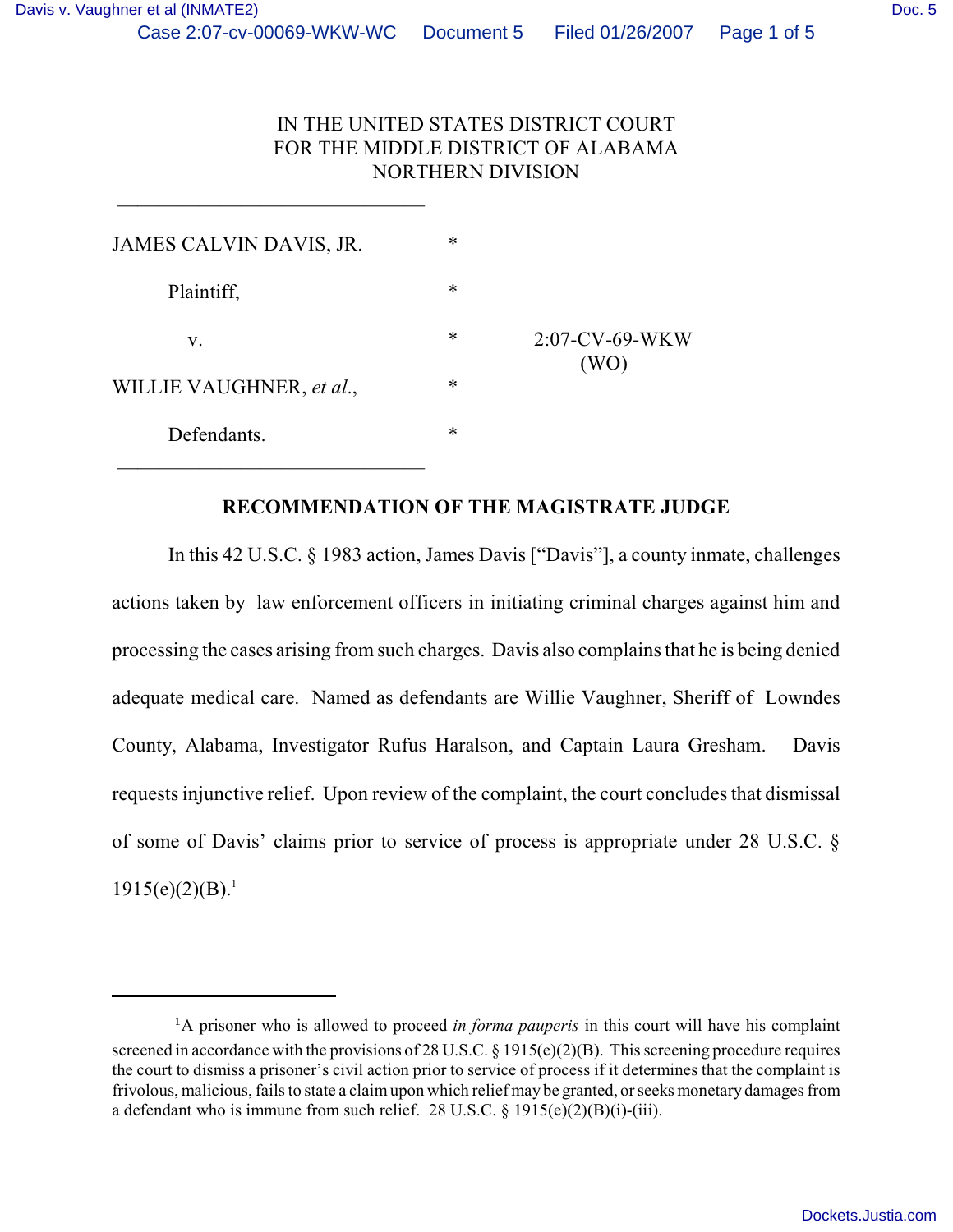#### **I. DISCUSSION**

## *A. The False Charges/Perjury Claim*

Davis complains that Defendant Haralson subjected him to a false arrest by placing false information in the arrest warrant. Davis further contends that Haralson submitted the false arrest reports to the grand jury and failed to report the alleged offenses to the proper law enforcement officials. To the extent Davis' claim may be construed as asserting a claim that Defendant Haralson committed perjury in filing false criminal charges against him, such claim provides no basis for relief.

The law is well settled that 42 U.S.C. § 1983 does not authorize the assertion of a claim against a police officer or other individual for committing perjury during state court proceedings. *Briscoe v. LaHue*, 460 U.S. 325 (1983). "[I]n litigation brought under 42 U.S.C. § 1983 . . ., all witnesses - police officers as well as lay witnesses - are absolutely immune from civil liability based on their testimony in judicial proceedings. [*Briscoe v. LaHue*,] 663 F.2d 713 ([7th Cir.] 1981)." *Id.* at 328. The Court further implied that the false testimony of a police officer in and of itself does not violate an accused's constitutional rights. *Id*. at 327, n. 1. Thus, Davis' perjury claim is without legal basis and, as such, is subject to dismissal under 28 U.S.C. § 1915(e)(2)(B)(i). *Neitzke*, 490 U.S. at 327.

# *B. The False Imprisonment Claim*

To the extent Davis claims that he is falsely imprisoned on criminal charges pending before the state courts in Lowndes County, Alabama, because he is innocent of the charges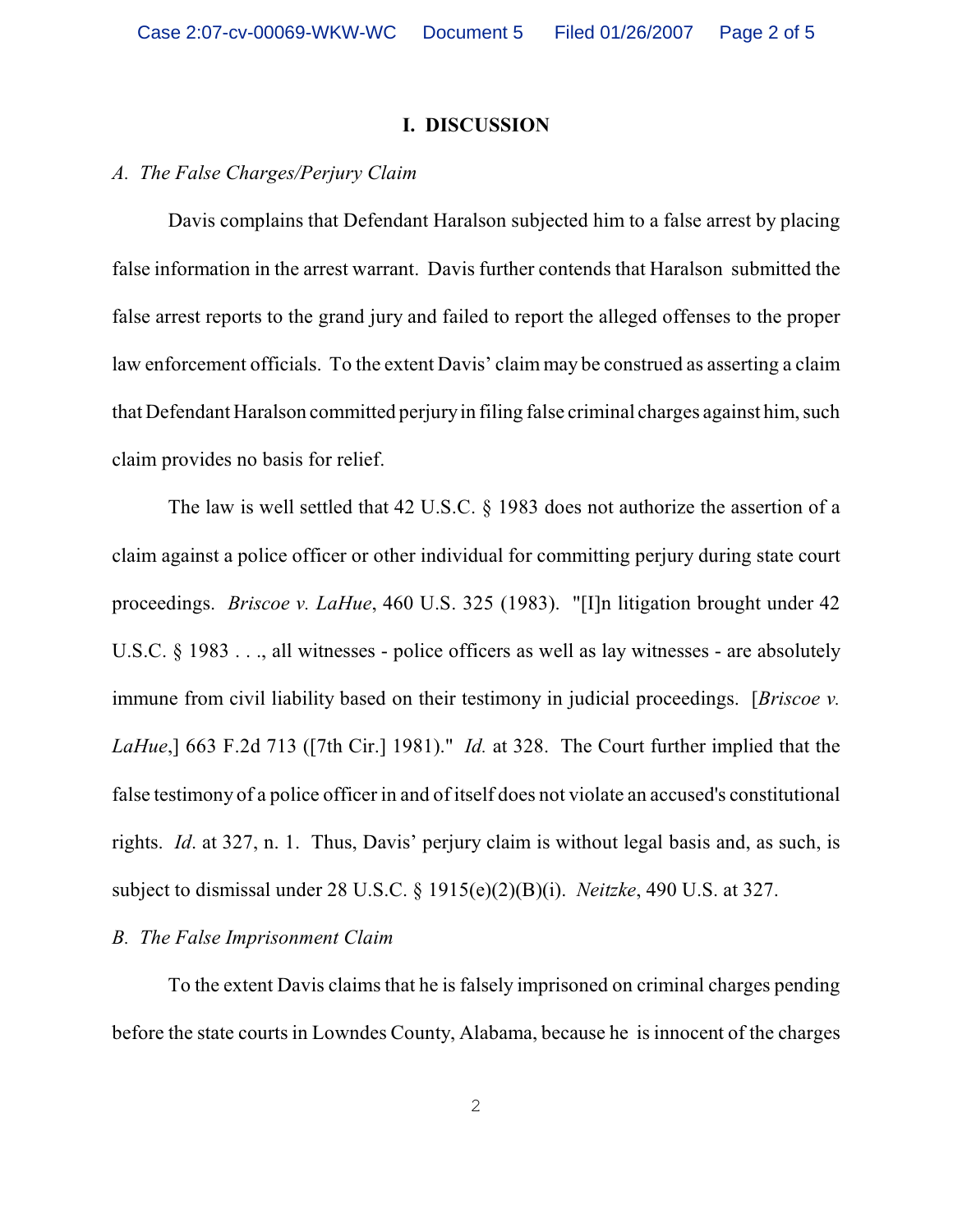lodged against him, such claim may not proceed in this  $\frac{1}{983}$  action. It appears from a review of the instant complaint that the criminal charges about which Davis complains are presently pending before the state courts of Lowndes County, Alabama. Under the decision of the United States Supreme Court in *Younger v. Harris*, 401 U.S. 37, 43-44 (1971), a federal court must refrain from interfering with pending state criminal proceedings "when the moving party has an adequate remedy at law and will not suffer irreparable injury if denied injunctive relief."

The *Younger* abstention doctrine is premised upon a fundamental "public policy against federal interference with state criminal prosecutions." *Id*. at 43. In this case, Davis has an adequate remedy at law because he may pursue all of his federal constitutional issues through the state court system. *See generally Doby v. Strength*, 758 F.2d 1405 (11th Cir. 1985). Davis may vindicate his constitutional rights in the on-going state court proceedings. Moreover, Davis has not alleged the existence of any special circumstances which create a threat of irreparable harm. The mere fact that he must endure state criminal prosecution fails to demonstrate irreparable harm. *Younger*, 401 U.S. at 45. This court must, therefore, abstain from considering the merits of Davis' challenge to his confinement. *See also Uboh v. Reno,* 141 F.3d 1000, 1006 (11<sup>th</sup> Cir.1998) (a civil proceeding challenging the grounds on which the prosecution of the defendant had been commenced would indirectly implicate the question of the defendant's guilt; this "type of parallel inquiry by way of a civil suit prior to the resolution of a criminal action based on the same type of events is precisely the quandary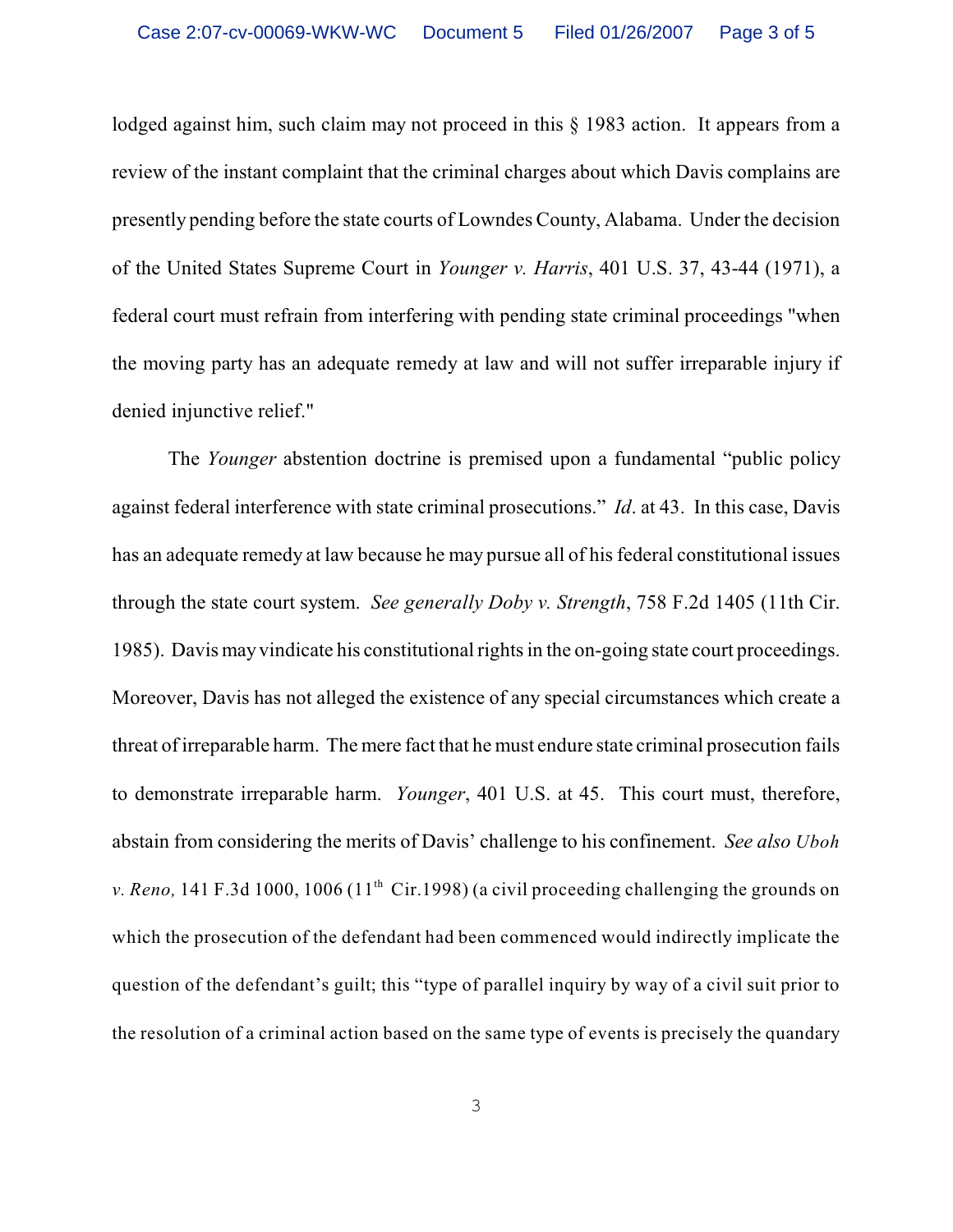that *Heck [v. Humphrey*, 512 U.S. 477 (1994)] prohibits.").

In light of the foregoing, dismissal of Plaintiff's false imprisonment claim is appropriate under 28 U.S.C. § 1915(e)(2)(B)(ii) as this claim is not cognizable in a 42 U.S.C. § 1983 action at this time.

*C. Defendant Vaughner*

Davis names Sheriff Vaughner as a defendant. No specific allegations, however, are made against this individual. Consequently, there is no basis on which the complaint may proceed against him. Moreover, the doctrine of *respondeat superior* is not applicable to actions filed under 42 U.S. C. § 1983. *Monell v. Dep't of Social Servs.,* 436 U.S. 658, 691 (1978); *Greason v. Kemp,* 891 F.2d 829, 836 (11th Cir.1990). Accordingly, Defendant Vaughner is due to be dismissed as a party to the complaint.

## **II. CONCLUSION**

Accordingly, it is the RECOMMENDATION of the Magistrate Judge that:

1. Plaintiff's perjury claim be DISMISSED with prejudice in accordance with the provisions of 28 U.S.C.  $\S$  1915(e)(2)(B)(i);

2. Plaintiff's false imprisonment claim be DISMISSED without prejudice under 28 U.S.C.  $\S 1915(e)(2)(B)(ii);$ 

3. Defendants Vaughner and Haralson be DISMISSED as parties to the complaint; and

4. This case be referred back to the undersigned for further proceedings on